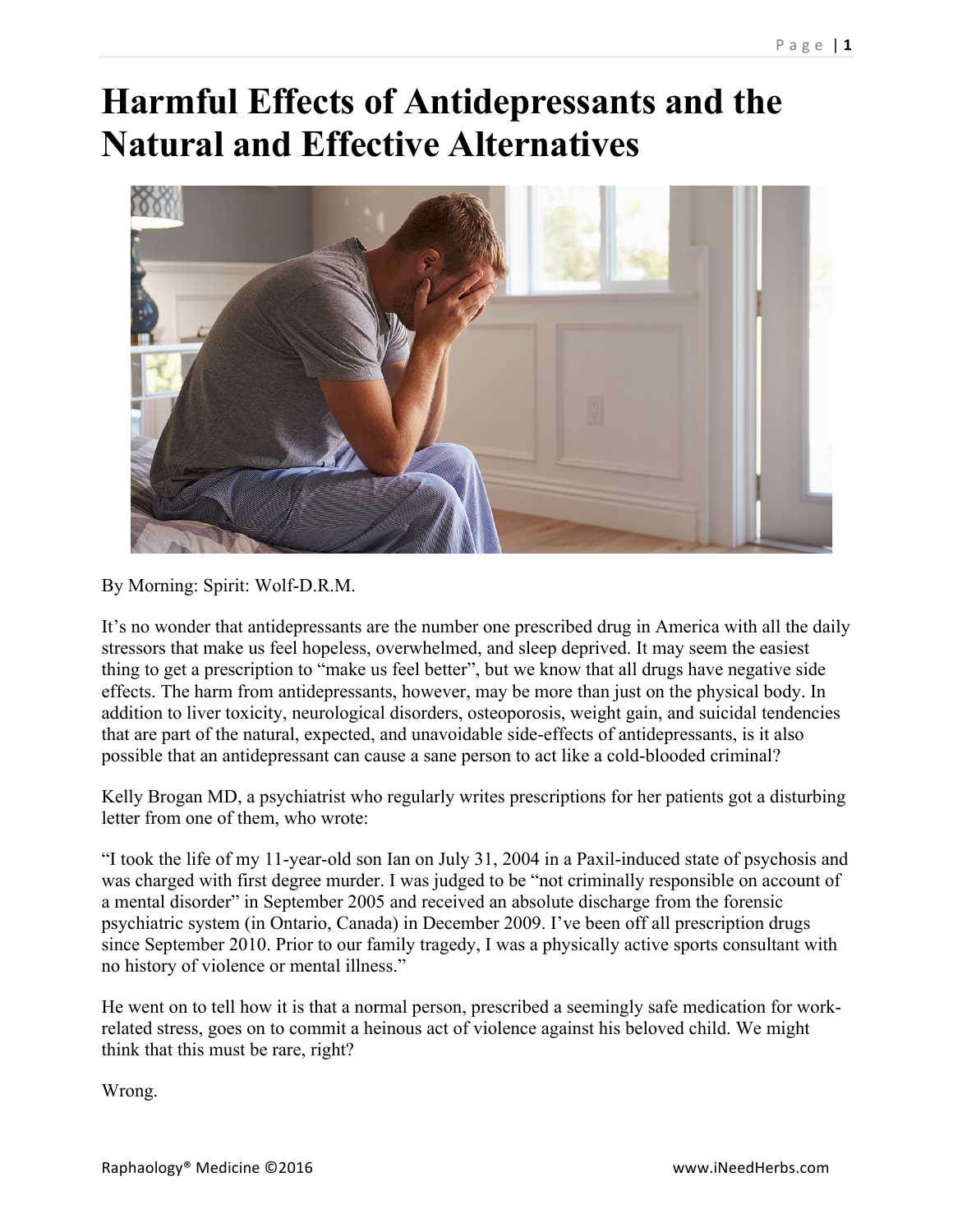The Russian roulette that is played with each new prescription of psychotropic medication violates the physician's most primal tenet – first do no harm.

Dr. Brogan began investigating platforms like www.madinamerica.com, and uncovered that beyond main stream media, there are grass roots movements of individuals trying to inform others of the extensive harm that is occurring with prescription drug use behind the veil of public news and information pertaining to what the real victims are experiencing.

The truth about antidepressants and violence is also in the most recently published medical literature, including a critical review, hot off the press, by Carvalho where the research on the supposed safety of SSRIs and SNRIs exposes a different story. In this document, they present an evidence-based horror menagerie of ways in which a simple antidepressant can derail your life, if it doesn't take it. Leaving patients with new medical diagnoses, antidepressants prescribed often for difficult transitions in life like divorces and deaths, carry documented risks that your doctor cannot possibly tell you about because if they knew of them, they would put down their prescription pad immediately.

Neatly summarized in the document are the adverse effects of antidepressants, which doctors are informed by the pharmaceutical companies prove sound because regardless of the harm the drug may produce, they are told these "side effects are rare, and outweighed by the benefits."

What are those side effects…

Table 1. Main adverse events related to use of newer generation  $ADs$ 

| 1.                | Gastrointestinal (nausea, vomiting, GI bleeding)           |
|-------------------|------------------------------------------------------------|
| 2.                | Hepatotoxicity and hypersensitivity reactions              |
|                   | (dermatologic and vascular manifestations)                 |
| 3.                | Weight gain and metabolic disturbances                     |
| 4.                | Cardiovascular (QT interval prolongation, basal heart rate |
|                   | and HRV, hypertension, orthostatic hypotension)            |
| 5.                | Genitourinary (urinary retention, incontinence)            |
| 6.                | Sexual dysfunction                                         |
| 7.                | Hyponatremia                                               |
| 8.                | Osteoporosis and fractures                                 |
| 9.                | Bleeding                                                   |
| 10.               | Central nervous system (seizure threshold, extrapyramidal  |
|                   | side effects, serotonin syndrome, headache, stroke)        |
| 11.               | Sweating                                                   |
| 12.               | Sleep disturbances                                         |
| $\overline{13}$ . | Affective (apathy, switching into hypomania or mania,      |
|                   | paradoxical effects)                                       |
| 14.               | Suicidality                                                |
| $\overline{15}$ . | Safety in overdose                                         |
| 16.               | Discontinuation syndromes                                  |
| 17.               | Ophthalmic (glaucoma, cataract)                            |
| 18.               | Hyperprolactinemia                                         |
| 19.               | Risk during pregnancy and breast feeding                   |
| 20.               | Risk of malignancies                                       |
|                   |                                                            |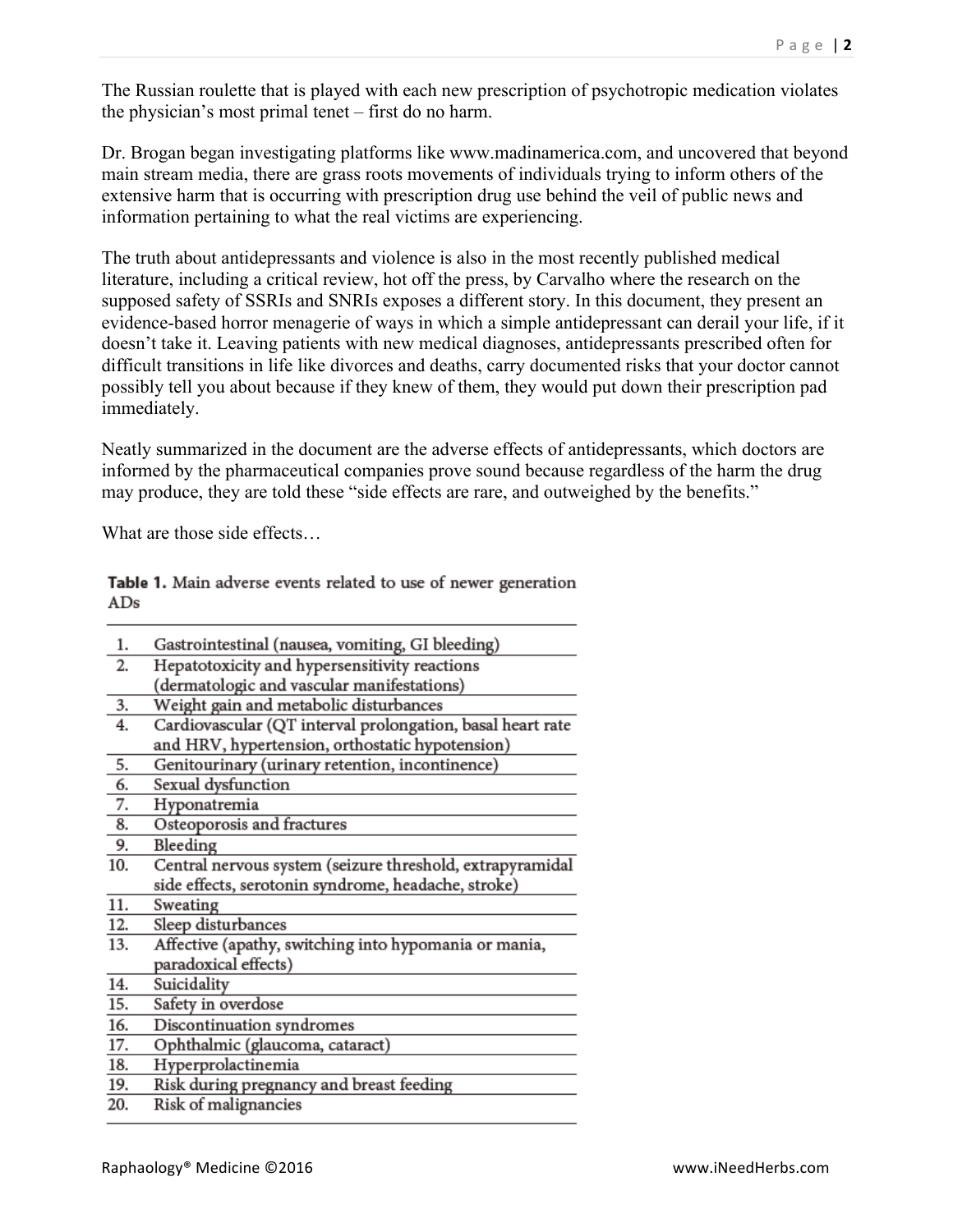## *The Risks That Made Dr. Borgan Quit Prescribing*

Having always represented antidepressants as safe and effective to her patients, Dr. Brogan put down her prescription pad after learning 3 facts about psychiatric medications:

- They result in worse long-term outcomes
- They are debilitatingly habit forming
- They cause unpredictable violence

These insights were apparently just the tip of the iceberg. Several years into the horror stories of patient experiences and new relationships with grassroots activists, Dr. Brogan was left wondering. What on earth *are* these meds? How could biochemistry have ever manifested molecules capable of derailing, distorting, and suppressing the human experience to this extent?

Some of the catch phrases from the document are below, and suffice it to say that many of these side effects are major problems if not life-ending tragedies that render the placebo-level performance of these medications totally unacceptable.

**Gut disturbance**: *"Some of the most frequently reported side effects associated with the use of SSRIs and serotonin noradrenaline reuptake inhibitors (SNRIs) include nausea, diarrhea, dyspepsia, GI bleeding and abdominal pain."*

**Liver toxicity**: *"Two main mechanisms may be involved in antidepressant- induced liver toxicity, namely a metabolic component and/or an immuno-allergic pathway. A hypersensitivity syndrome with fever and rash as clinical manifestations, as well as with autoantibodies and eosinophilia, and a short latency period (1–6 weeks) point to a predominantly immunoallergic pathophysiological mechanism, whereas a lack of hypersensitivity syndrome and a longer latency period (i.e. 1 month to 1 year) points to an idiosyncratic metabolic mechanism."*

**Weight gain**: *"Notwithstanding the complexity of the clinical scenario, compelling evidence indicates that the use of most antidepressants may increase weight in a significant proportion of patients."*

**Heart problems**: *"SSRIs and SNRIs may promote a decrement in heart rate variability (HRV). Although the impact of the effects of antidepressants on HRV remains to be established, data indicate that a lower HRV is a significant predictor of incident cardiovascular events."*

**Urinary problems**: *"SSRIs can cause urinary retention by acting on central micturition pathways. Serotonin may increase the central sympathetic outflow leading to urinary storage, and at the same time inhibits parasympathetic flow, which affects voiding."*

**Sexual dysfunction**: *"…a significant body of data shows that antidepressants may differentially affect sexual function in multiple aspects, leading to reductions in libido, arousal dysfunction (erection in males and vaginal lubrication in females) and orgasmic dysfunctions."*

**Salt imbalance**: *"The mechanisms of SSRI-induced hyponatremia remain incompletely elucidated, but these agents can act by either increasing the release of antidiuretic hormone (ADH) or increasing the sensitivity to ADH resulting in a clinical picture similar to the syndrome of inappropriate secretion of ADH."*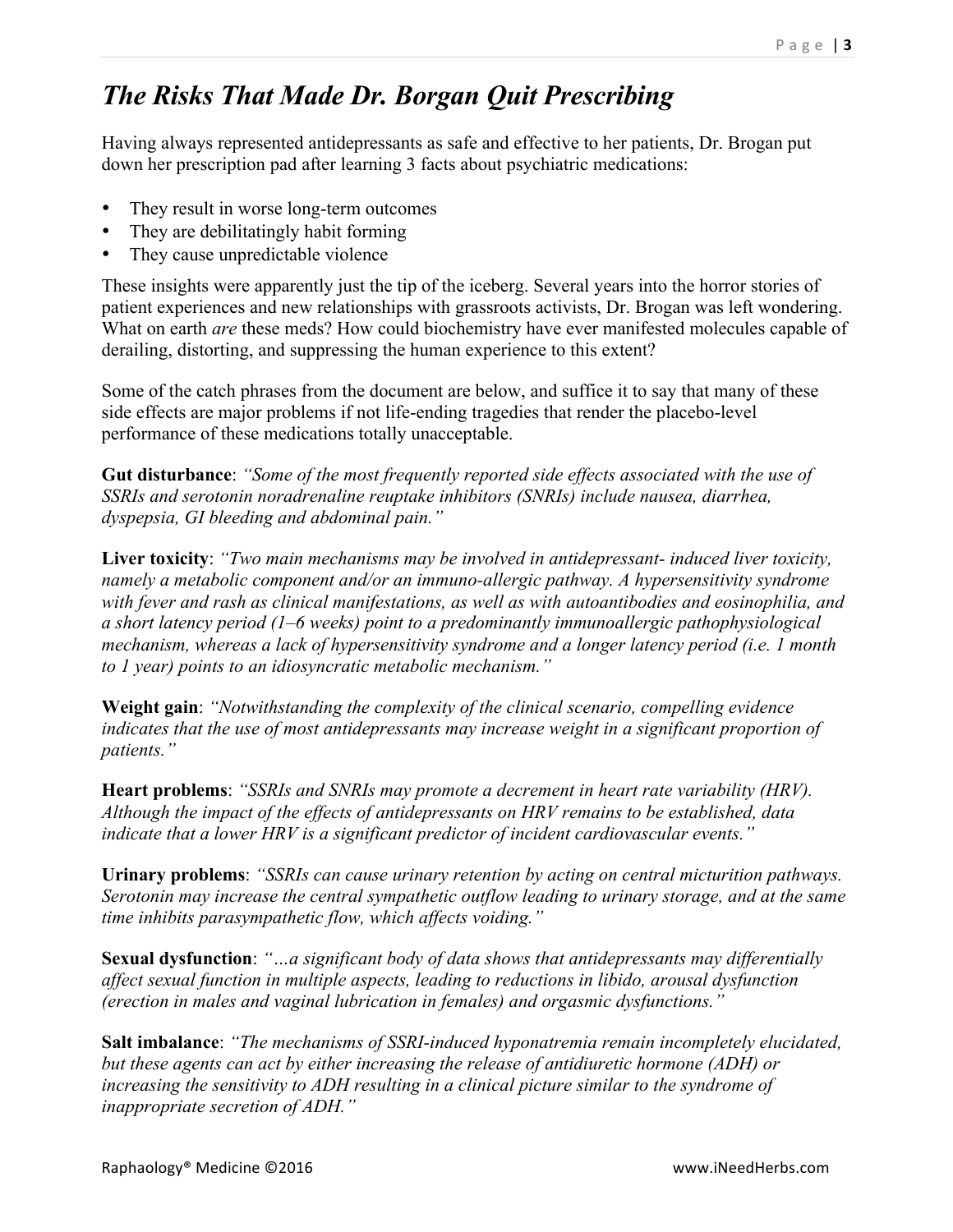**Osteoporosis/Bone weakening**: *"The use of SSRIs has been associated with a reduction in bone mineral density (BMD) and a consistent higher risk of fractures."*

**Bleeding**: *"All serotonergic antidepressants have been associated with an increased risk of bleeding. The most likely mechanism responsible for these adverse reactions is a reduction of serotonin reuptake by platelets, although other mechanisms have also been implicated."*

**Nervous system dysfunction**: *"All kinds of EPS [extrapyramidal symptoms] are seen in patients taking antidepressants, but akathisia appears to be the most common presentation followed by dystonic reactions, parkinsonian movements and tardive dyskinesia…Headache was one of the most common side effects associated with the use of antidepressants in a large retrospective cohort of adolescents and adults."*

**Sweating**: *"Most studies indicate that approximately 10% of patients on SSRIs may develop excessive sweating, although the incidence may be higher for paroxetine."*

**Sleep disturbances**: *"The SSRIs and venlafaxine are associated with increased REM sleep latency and a reduction in the overall time spent in the REM phase while sleeping."*

**Mood changes**: *"Many patients taking SSRIs have reported experiencing emotional blunting. They often describe their emotions as being 'damped down' or 'toned down', while some patients refer to a feeling of being in 'limbo' and just 'not caring' about issues that were significant to them before…Furthermore, an activation syndrome in which patients taking antidepressants may experience anxiety, agitation, panic attacks, insomnia, irritability, hostility, aggressiveness and impulsivity in the first 3 months of treatment may ensue."*

**Suicidality**: *"The incidence of suicide and attempted suicide has been a frequently underreported adverse outcome across antidepressant RCTs."*

**Overdose toxicity**: *"Patients with MDD are at increased risk of suicide and overdosing of prescribed medications is a common method used to attempted suicide."*

**Withdrawal Syndrome**: *"These symptoms include flu-like symptoms, tremors, tachycardia, shocklike sensations, paresthesia, myalgia, tinnitus, neuralgia, ataxia, vertigo, sexual dysfunction, sleep disturbances, vivid dreams, nausea vomiting, diarrhea, worsening anxiety and mood Instability."*

**Eye disease**: *"A subset of patients taking SSRIs reports nonspecific visual disturbances…SSRIs may increase intraocular pressure and lead to the emergence of angle-closure glaucoma…A nested case-control study found a higher likelihood of cataracts after exposure to newer generation antidepressants."*

**Hormonal imbalance**: *"Long-standing increases in peripheral prolactin levels are occasionally observed in patients using ADs, including SSRIs [208] ; hyperprolactinemia may have deleterious health consequences (e.g. a decrease in BMD [bone mineral density] and hypogonadism)."*

**Pregnancy/Breastfeeding risk**: *"Most of the data describing the presence of birth defects associated with SSRI use have been based on observational studies and drug registries. Therefore, the clinical significance of these data is questionable."*

**Cancer risk**: *"Preclinical studies have found that antidepressants can increase the growth of fibrosarcomas and melanomas, and may also promote mammary carcinogenesis."*

Raphaology® Medicine ©2016 **and the community of the community of the community of the community of the community**